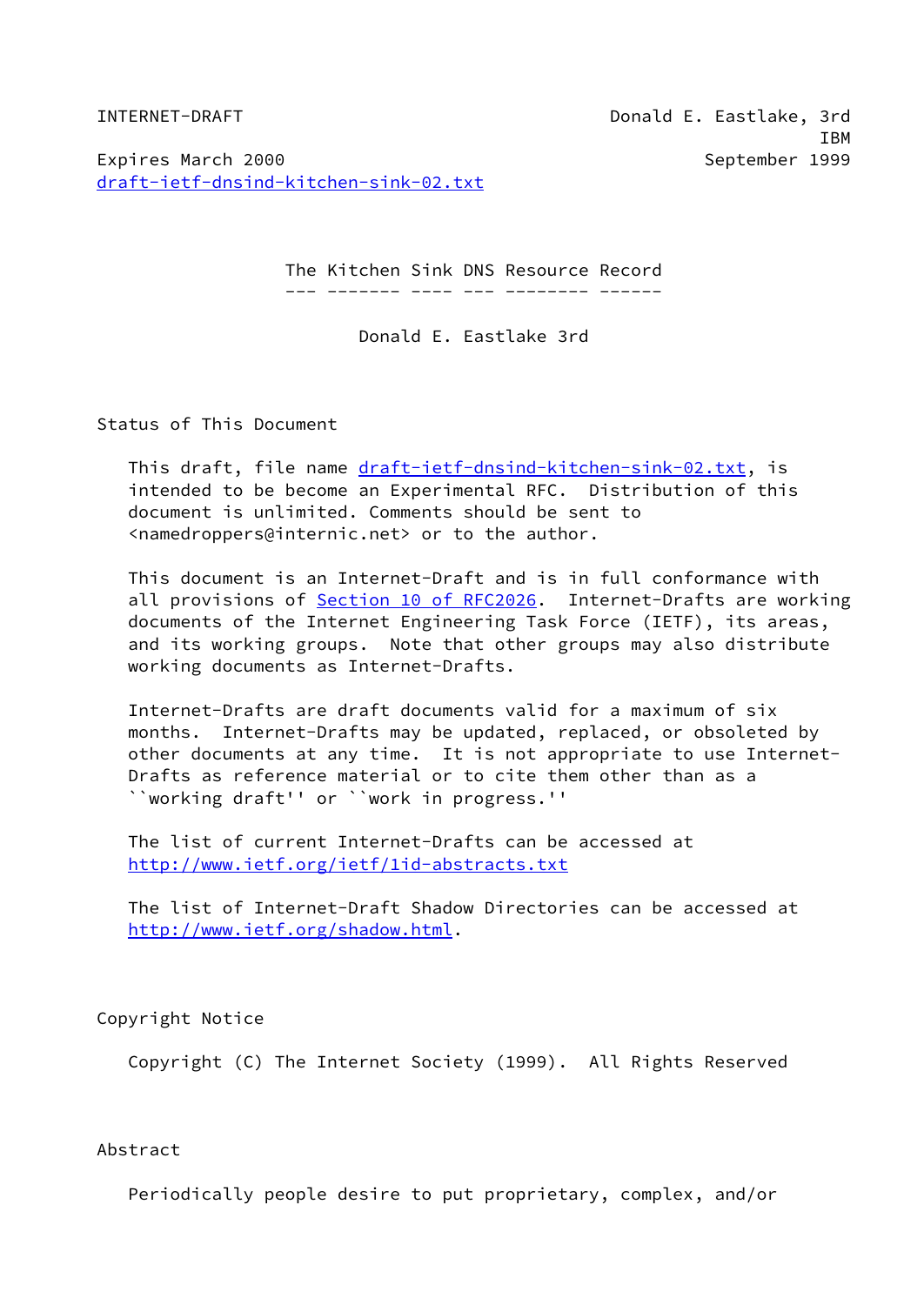obscure data into the Domain Name System (DNS). This draft defines a kitchen sink Resource Record that will satisfy this desire for the storage of miscellaneous structured information.

# D. Eastlake 3rd **D. Eastlake 3rd Internal Contract Contract Contract Contract Contract Contract Contract Contract Contract Contract Contract Contract Contract Contract Contract Contract Contract Contract Contract Contrac**

<span id="page-1-0"></span>INTERNET-DRAFT The Kitchen Sink Resource Record

# Acknowledgements

 The suggestions or information provided by the following persons have improved this document and they are gratefully acknowledged:

> Rob Austein Matt Crawford Johnny Eriksson Phillip H. Griffin Michael A. Patton David Singer

# Table of Contents

| 2. Kitchen Sink Resource Record3 |
|----------------------------------|
|                                  |
|                                  |
|                                  |
|                                  |
|                                  |
|                                  |
|                                  |
|                                  |
|                                  |
| 6.                               |
|                                  |
|                                  |
|                                  |
|                                  |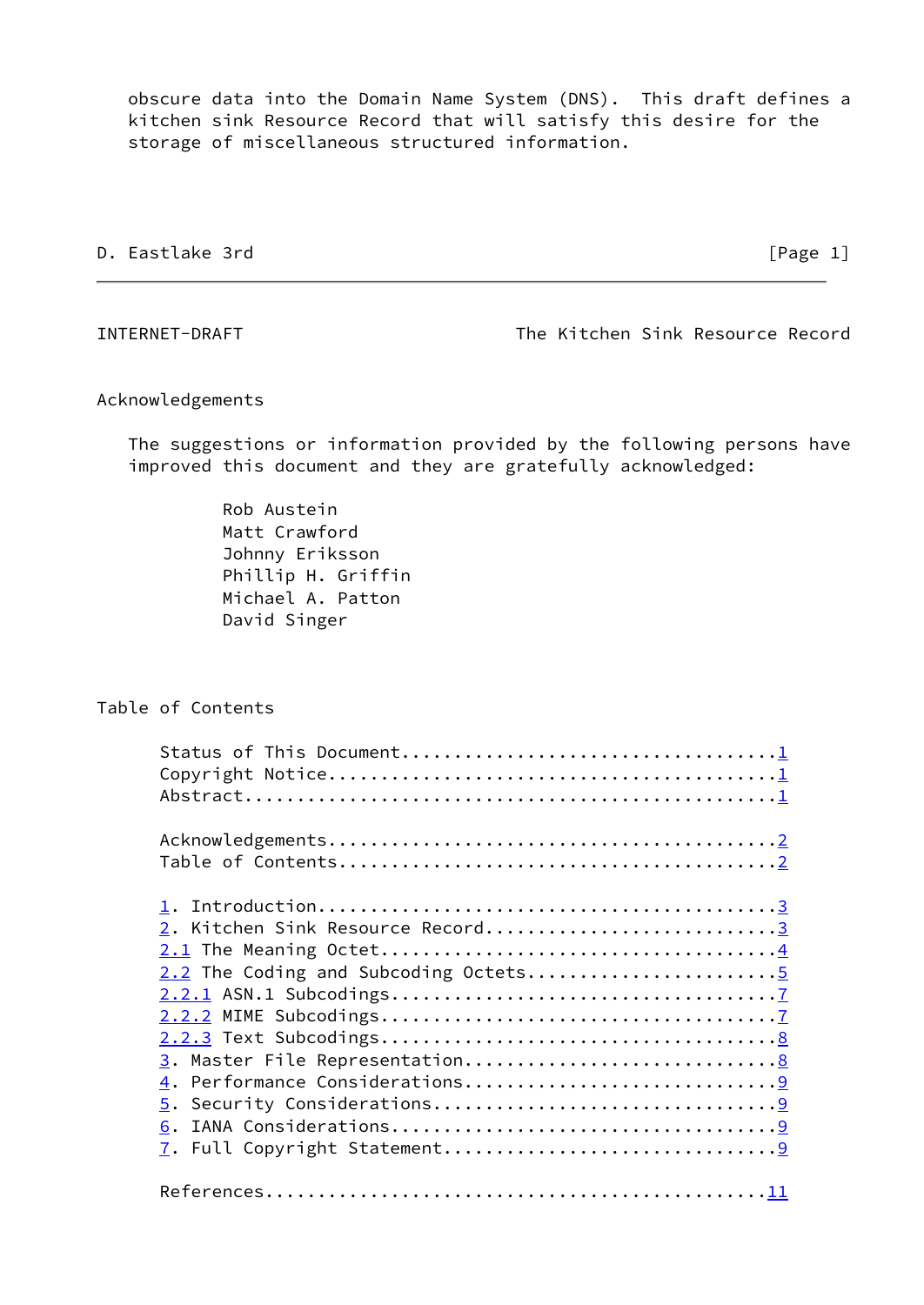## D. Eastlake 3rd [Page 2]

<span id="page-2-1"></span>INTERNET-DRAFT The Kitchen Sink Resource Record

## <span id="page-2-0"></span>[1](#page-2-0). Introduction

 The Domain Name System (DNS) provides a replicated distributed secure hierarchical database which stores "resource records" (RRs) under hierarchical domain names. This data is structured into zones which are independently maintained. [RFC 1034, 1035, 2535]

 Numerous types of RRs have been defined. These support such critical functions as host name to address translation (A, AAAA, etc. RRs), automatic mail routing (MX etc. RRs), and other functions. In addition, there are RRs defined related to the zone structure and administration of the DNS (SOA, NS, and RP RRs), security (SIG, KEY, and NXT RRs), etc. There is a TXT RR for the inclusion of general human readable text.

 New RRs that are reasonably simple and designed via the open IETF standards process are periodically added as new needs become apparent. But there are people who want to put some proprietary, complex and/or non-standard structured data in the DNS. In the past they have frequently come up with some way of reinterpreting the TXT RR, since that is one of the least constrained RRs. This is likely a bad idea since all previous ways to reinterpreting the TXT RR have sunk without a trace. (Well, if they actually got an RFC out, it's still there, but, practically speaking, almost nobody actually uses it.)

 If a new type of data is needed for a global interoperable use in the DNS, the best course is to design a new RR that meets the need through the IETF standards process. This draft defines an extremely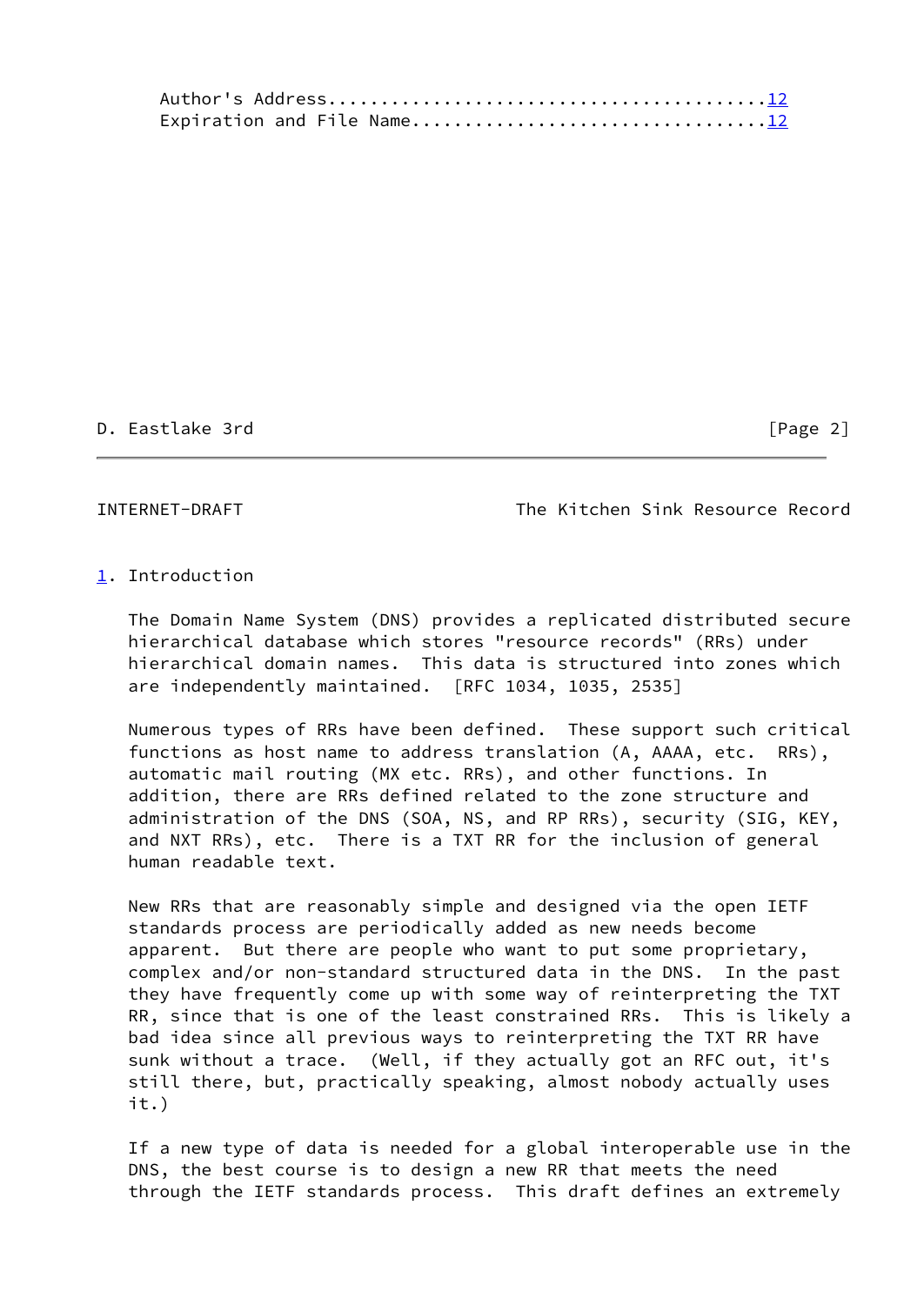general and flexible RR which can be used for other data, such as proprietary data, where global interoperability is not a consideration. It includes representations of OSI ASN.1, MIME, XML, and, recursively, DNS RRs.

<span id="page-3-0"></span>[2](#page-3-0). Kitchen Sink Resource Record

 The symbol for the kitchen sink resource record is SINK. Its type number is 40. This type is defined across all DNS classes.

The RDATA portion of the SINK RR is structured as follows:

D. Eastlake 3rd [Page 3]

<span id="page-3-1"></span>INTERNET-DRAFT The Kitchen Sink Resource Record

|  | 0 1 2 3 4 5 6 7 8 9 0 1 2 3 4 5 |  |           |  |  |        |  |  |  |
|--|---------------------------------|--|-----------|--|--|--------|--|--|--|
|  |                                 |  |           |  |  |        |  |  |  |
|  |                                 |  | meaning   |  |  | coding |  |  |  |
|  |                                 |  |           |  |  |        |  |  |  |
|  |                                 |  | subcoding |  |  |        |  |  |  |
|  | +--+--+--+--+--+--+--+--+       |  |           |  |  |        |  |  |  |
|  |                                 |  |           |  |  | data   |  |  |  |
|  |                                 |  |           |  |  |        |  |  |  |
|  |                                 |  |           |  |  |        |  |  |  |

 The "meaning", "coding", and "subcoding" octets are always present. The "data" portion is variable length and could be null in some cases. The size of the "data" portion can always be determined by subtracting 3 from the SINK resource record RDLENGTH. The coding octet gives the general structure of the data. The subcoding octet provides additional information depending on the value of the coding nibble.

 All references to "domain name" in this document mean a domain name in the DNS CLASS of the SINK RR.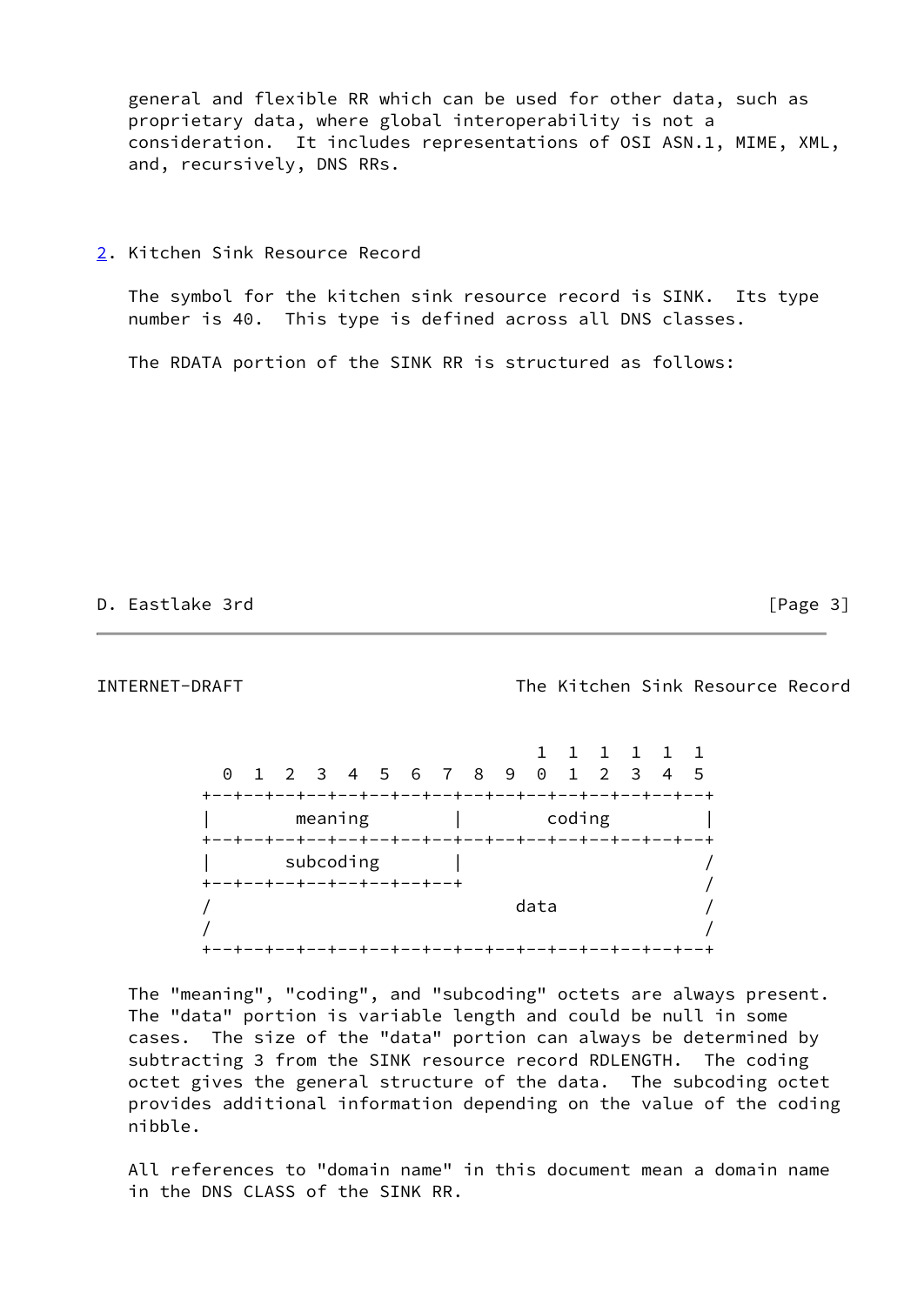<span id="page-4-0"></span>[2.1](#page-4-0) The Meaning Octet

 The meaning octet indicates whether any semantic tagging appears at the beginning of the data field and the format of such semantic tagging. This contrasts with the coding and subcoding octets which merely indicate format. The inclusion of such semantic tagging is encouraged and it is expected to be the primary means by which applications determine if a SINK RR is of the variety in which they have interest.

 It is noted that multiple popular uses of SINK could develop that are not distinguished by using different parts of the DNS name space or different DNS classes. If this occurs, retrievals may fetch large sets of SINK RR to be sorted through at the application level. Should this occur, such popular uses of SINK should obtain and migrate to their own RR number using normal RR number allocation procedures. In addition, it would be possible to define an extended query operation that selects from among SINK RRs based on the semantic tag.

 The types of tags available are chosen to be globally unique and under the control of some "owner". The owner designates the meaning associated with the tags they control. Where the tag is a URI, it is recommended that a retrieval from the URI fetch material that would be helpful in determining this meaning. No a priori method is defined for determining the meaning of other tags beside an out of

D. Eastlake 3rd **D. Eastlake 3rd Internal Control** Change 4]

<span id="page-4-1"></span>INTERNET-DRAFT The Kitchen Sink Resource Record

band question to the owner.

INITIAL ASSIGNED MEANING VALUES

- 0 reserved.
- $1 none.$
- $2 010$ .
- 3 domain name.
- $4 URT$ .

5-254 - available for assignment, see [section 6](#page-9-3).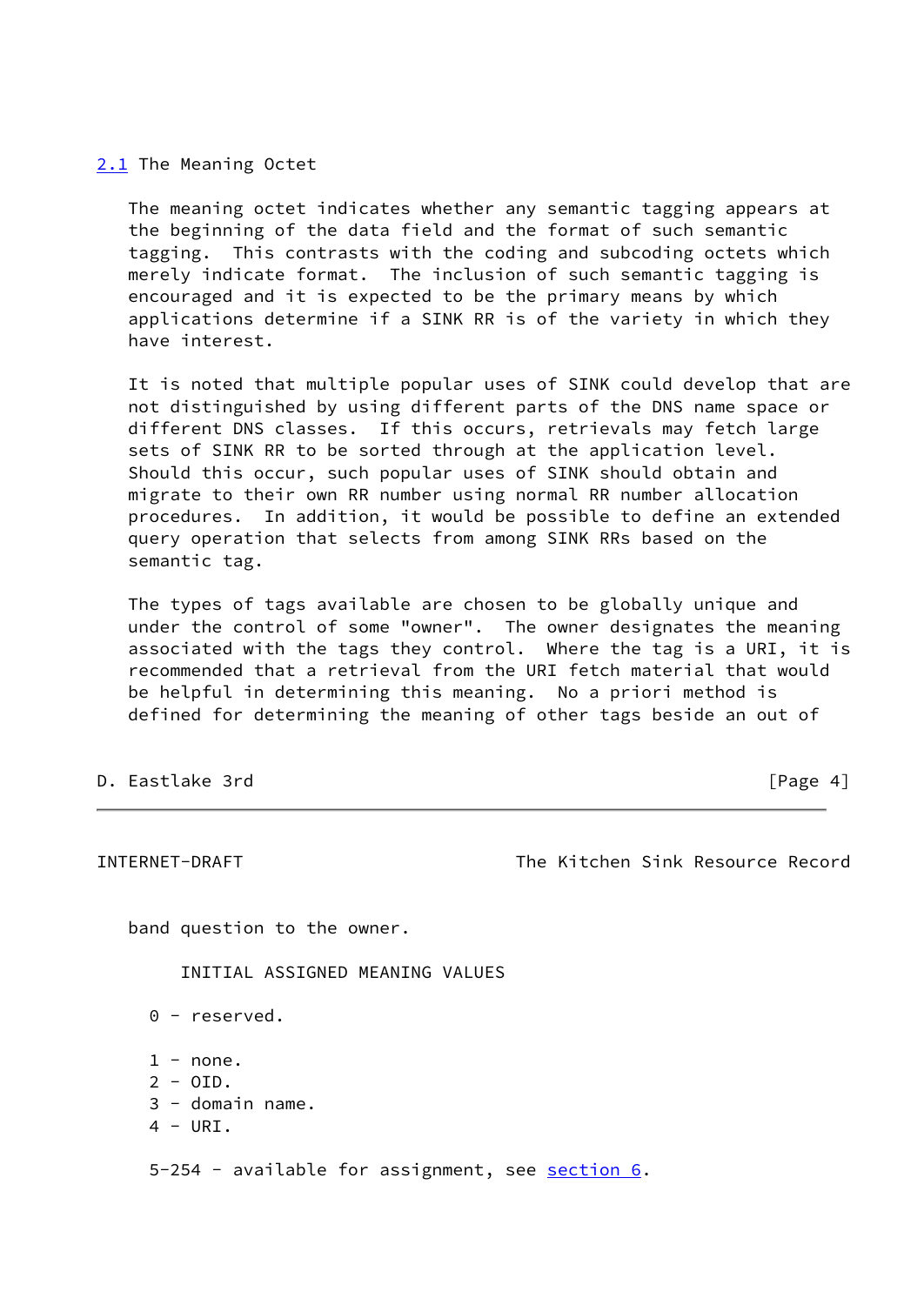$255 -$  reserved.

 A meaning octet value of 1 indicates that there is no semantic tagging at the beginning of the data area. The information, whatever it is, starts at the beginning of the data field and is coded according to the coding and subcoding octets.

 Meaning octet values of 2, 3, or 4, indicate, on the other hand, that a semantic tag is present. A value of two indicates that a BER  $[X.690]$  $[X.690]$  encoded OID appears prefixed by a single unsigned octet of OID length count. A value of three indicates that a DNS domain name appears in wire format with name compression prohibited. And a value of four indicates that a null (zero) octet terminated URI appears.

<span id="page-5-0"></span>[2.2](#page-5-0) The Coding and Subcoding Octets

 The coding octet gives the major method by which the data in the data field is encoded. It should always have a meaningful value. The subcoding octet is intended to give additional coding details. Although the subcoding octet is always present, it must be interpreted in the context of the coding octet. For any coding octet value which does not specify subcoding octet value meanings, the subcoding octet MUST be ignored and SHOULD be zero.

 While not explicitly mentioned below, the data field will actually start with a semantic tag if indicated by the meaning octet. If such a semantic tag is present, any data prefix required by the coding or subcoding octet is placed after the semantic tag and before the data.

# CODING OCTET VALUES

0 - reserved.

 1 - DNS RRs. The data portion consists of DNS resource records as they would be transmitted in a DNS response section. The

## D. Eastlake 3rd [Page 5]

INTERNET-DRAFT The Kitchen Sink Resource Record

 subcoding octet is the number of RRs in the data area as an unsigned integer. Domain names may be compressed via pointers as in DNS replies. The origin for the pointers is the beginning of the RDATA section of the SINK RR. Thus the SINK RR is safe to cache since only code that knows how to parse the data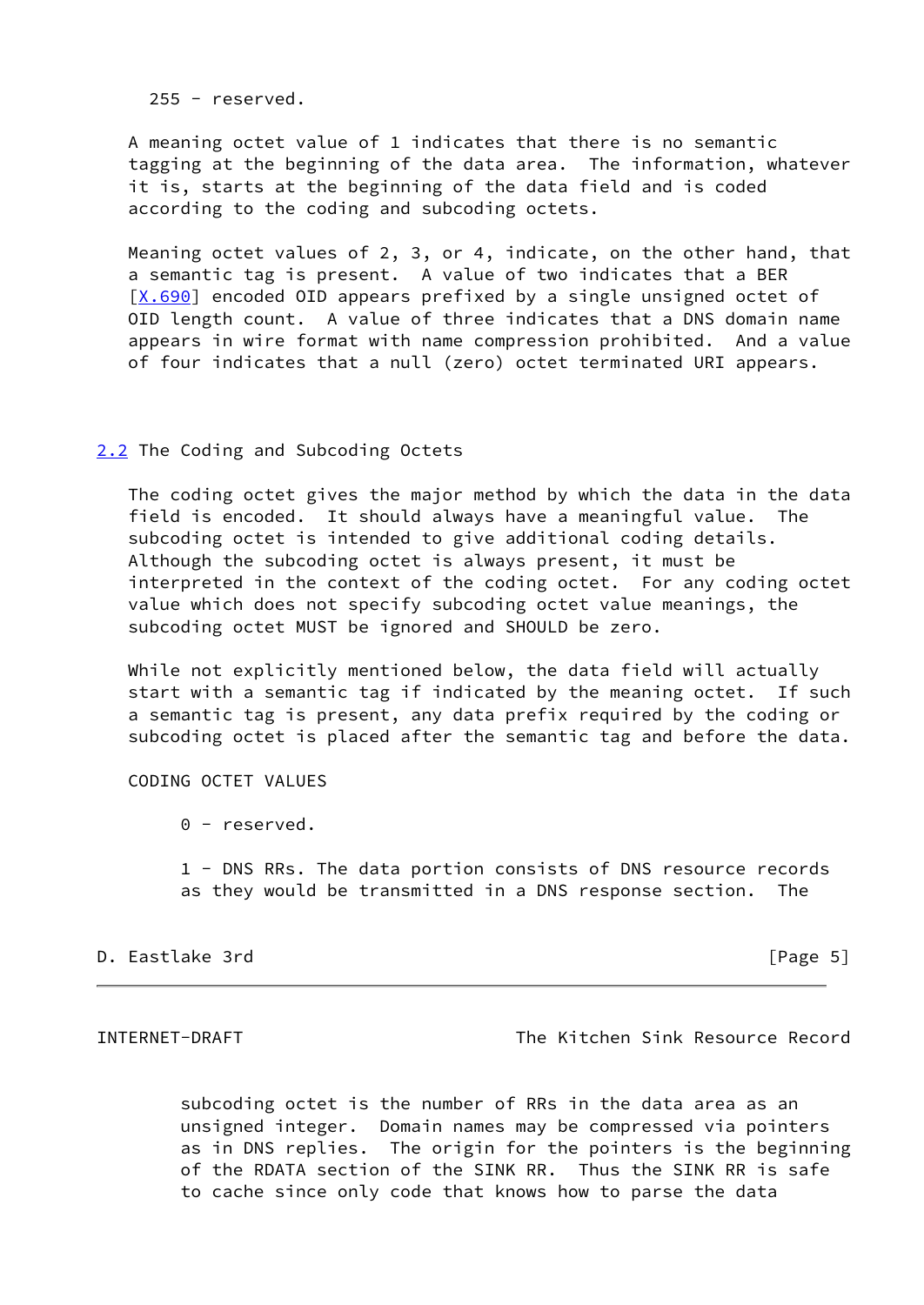portion of a SINK RR need know of and can expand these compressions.

 2 - MIME structured data [RFC 2045, 2046]. The data portion is a MIME structured message. The "MIME-Version:" header line may be omitted unless the version is other than "1.0". The top level Content-Transfer-Encoding may be encoded into the subcoding octet (see [section 2.2.2\)](#page-7-2). Note that, to some extent, the size limitations of DNS RRs may be overcome in the MIME case by using the "Content-Type: message/external-body" mechanism.

 3 - Text tagged data. The data potion consists of text formated as specified in the TXT RR except that the first and every subsequent odd numbered text item is considered to be a tag labeling the immediately following text item. If there are an odd number of text items overall, then the last is considered to label a null text item. Syntax of the tags is as specified in [RFC 2396](https://datatracker.ietf.org/doc/pdf/rfc2396) for the "Authority Component" without the two leading slashes ("//") or trailing slash using the DNS for authority. Thus any organization with a domain name can assign tags without fear of conflict. The subcodings octet specifies the encoding of the labeled text items as specified in [section 2.2.3.](#page-8-0)

 4 - HTML. The subcoding octet indicates the version of HTML with the major version number in the upper nibble and the minor version number in the lower nibble. Thus, for example, HTML 3.2 would be indicated by a 0x32 octet.

 5 - XML. The subcoding octet is the version of XML, currently 1.

6 - ASN.1  $[X.680, \text{ etc.}]$  $[X.680, \text{ etc.}]$ . See [section 2.2.1.](#page-7-0)

7-251 - Available for assignment, see [section 6.](#page-9-3)

 252 - Private coding format indicated by an OID. The format of the data portion is indicated by an initial BER encoded OID which is prefixed by a one octet unsigned length count for the OID. The subcoding octet is available for whatever use the private formating wishes to make of it.

 253 - Private coding format indicated by a domain name. The format of the data portion is indicated by an initial wire format domain name with compression prohibited. (Such names are self delimiting.) The subcoding octet is available for whatever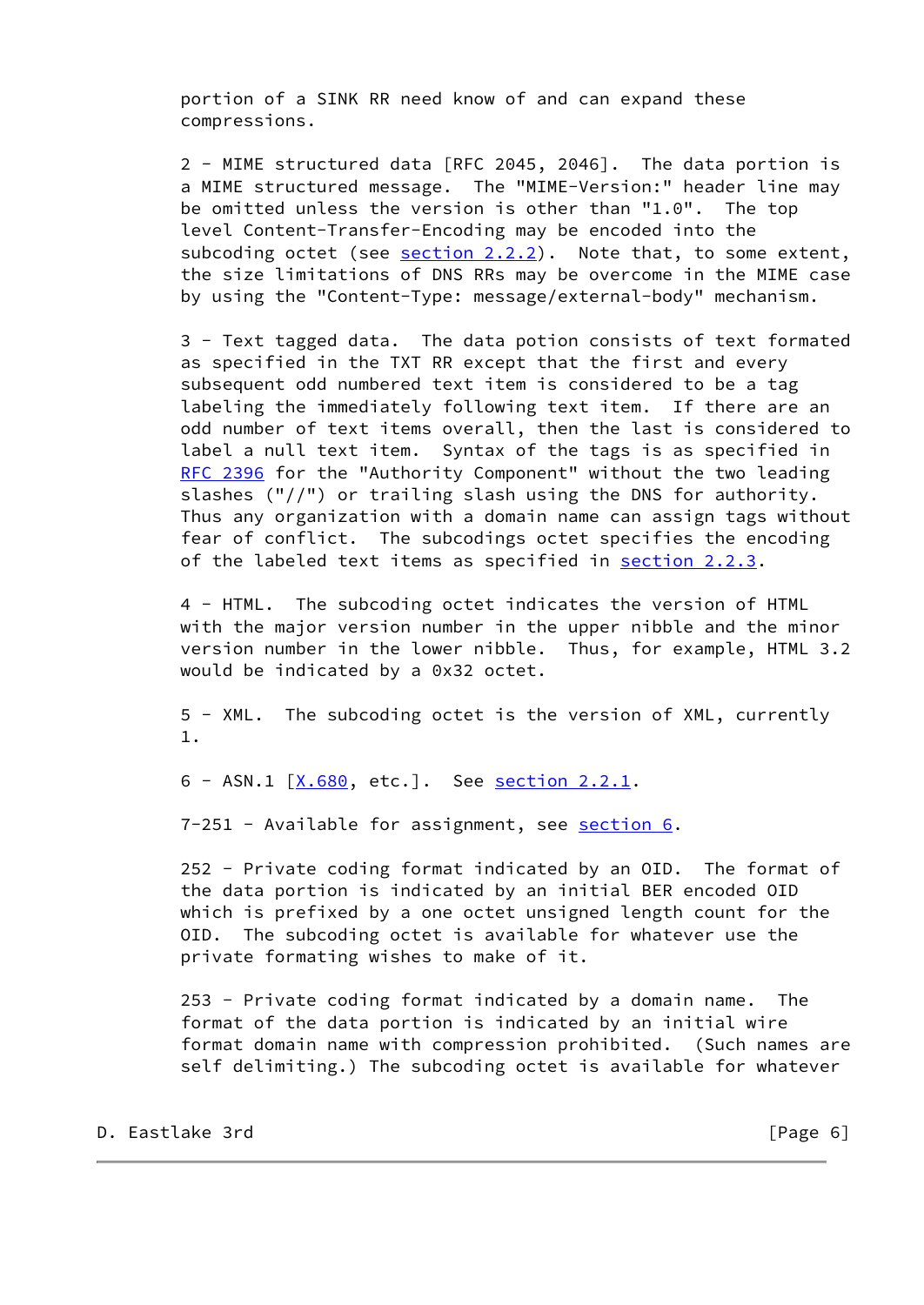<span id="page-7-1"></span>use the private formating wishes to make of it.

 254 - Private coding format indicated by a URI. The format of the data portion is indicated by an initial URI [\[RFC 2396](https://datatracker.ietf.org/doc/pdf/rfc2396)] which is terminated by a zero (null) valued octet followed by the data with that format. The subcoding octet is available for whatever use the private formating wishes to make of it. The manner in which the URI specifies the format is not defined but presumably the retriever will recognize the URI by some pattern match.

255 - reserved.

 NOTE: the existence of a DNS RR coding and the infinite possibilities of ASN.1, XML, and MIME permit one to SINK to even greater depths by nesting.

### <span id="page-7-0"></span>[2.2.1](#page-7-0) ASN.1 Subcodings

For ASN.1  $[X.680, etc.]$  $[X.680, etc.]$  $[X.680, etc.]$  data, a specific concrete encoding must be chosen as indicated by the subcoding octet.

ASN.\* SUBCODINGS

```
 0 - reserved.
```
1 - BER ( Basic Encoding Rules  $[X.690]$  $[X.690]$  ).

- 2 DER ( Distinguished Encoding Rules [\[X.690](#page-12-1)] ).
- 3 PER ( Packed Encoding Rules ) Aligned  $[X.691]$  $[X.691]$ .
- 4 PER Unaligned  $[X.691]$  $[X.691]$ .

```
 5 - CER ( Canonical Encoding Rules [X.690] ).
```

```
 6-253 - available for assignment, see section 6.
```
 254 - private. This subcoding will never be assigned to a standard set of encoding rules. An OID preceded by a one octet unsigned length of OID appears at the beginning of the data area after the ASN coding OID.

255 - reserved.

### <span id="page-7-2"></span>[2.2.2](#page-7-2) MIME Subcodings

 If the coding octet indicates the data is MIME structured, the precise encoding is given by the subcoding octets as listed below.

MIME SUBCODINGS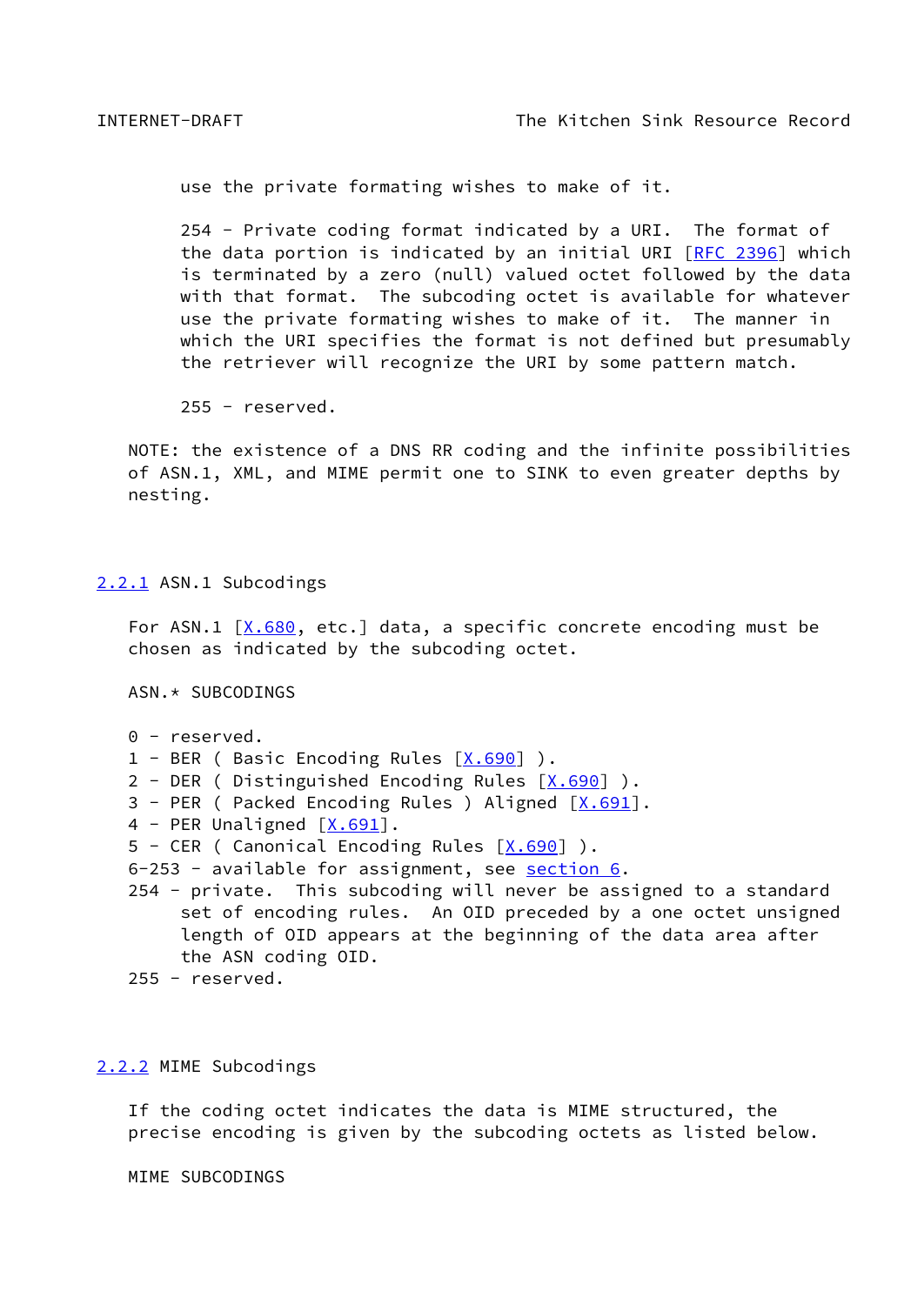0 - reserved, see [section 6.](#page-9-3) 1 - 7bit. 2 - 8bit.

D. Eastlake 3rd **in the set of the set of the set of the set of the set of the set of the set of the set of the set of the set of the set of the set of the set of the set of the set of the set of the set of the set of the** 

<span id="page-8-1"></span>INTERNET-DRAFT The Kitchen Sink Resource Record

- 3 binary.
- 4 quoted-printable.
- 5 base64.
- 6 253 available for assignment, see [section 6](#page-9-3).
- 254 private. The data portion must start with an "x-" or "X-" token denoting the private content-transfer-encoding immediately followed by one null (zero) octet followed by the remainder of the MIME object.
- 255 reserved, see [section 6.](#page-9-3)

<span id="page-8-0"></span>[2.2.3](#page-8-0) Text Subcodings

 If the coding octet indicates the data is text, the exact encoding of the text items is indicated by the subcoding octet as follows:

TEXT SUBCODINGS

- 0 reserved, see <u>section 6</u>. 1 - ASCII. 2 - UTF-7 [[RFC 1642\]](https://datatracker.ietf.org/doc/pdf/rfc1642). 3 - UTF-8 [[RFC 2044\]](https://datatracker.ietf.org/doc/pdf/rfc2044). 4 - ASCII with MIME header escapes [[RFC 2047\]](https://datatracker.ietf.org/doc/pdf/rfc2047). 5 - 253 - available for assignment, see [section 6](#page-9-3). 254 - private. Each text item must start with a domain name [RFC 1034] in wire format without compression denoting the private text encoding immediately followed by the remainder of the text item.
- 255 reserved, see [section 6.](#page-9-3)

### <span id="page-8-2"></span>[3](#page-8-2). Master File Representation

 SINK resource records may appear as lines in zone master files. The meaning, coding, and subcoding appear as unsigned decimal integers. The data portion can be quite long. It is represented in base 64 [\[RFC 2045](https://datatracker.ietf.org/doc/pdf/rfc2045)] and may be divided up into any number of white space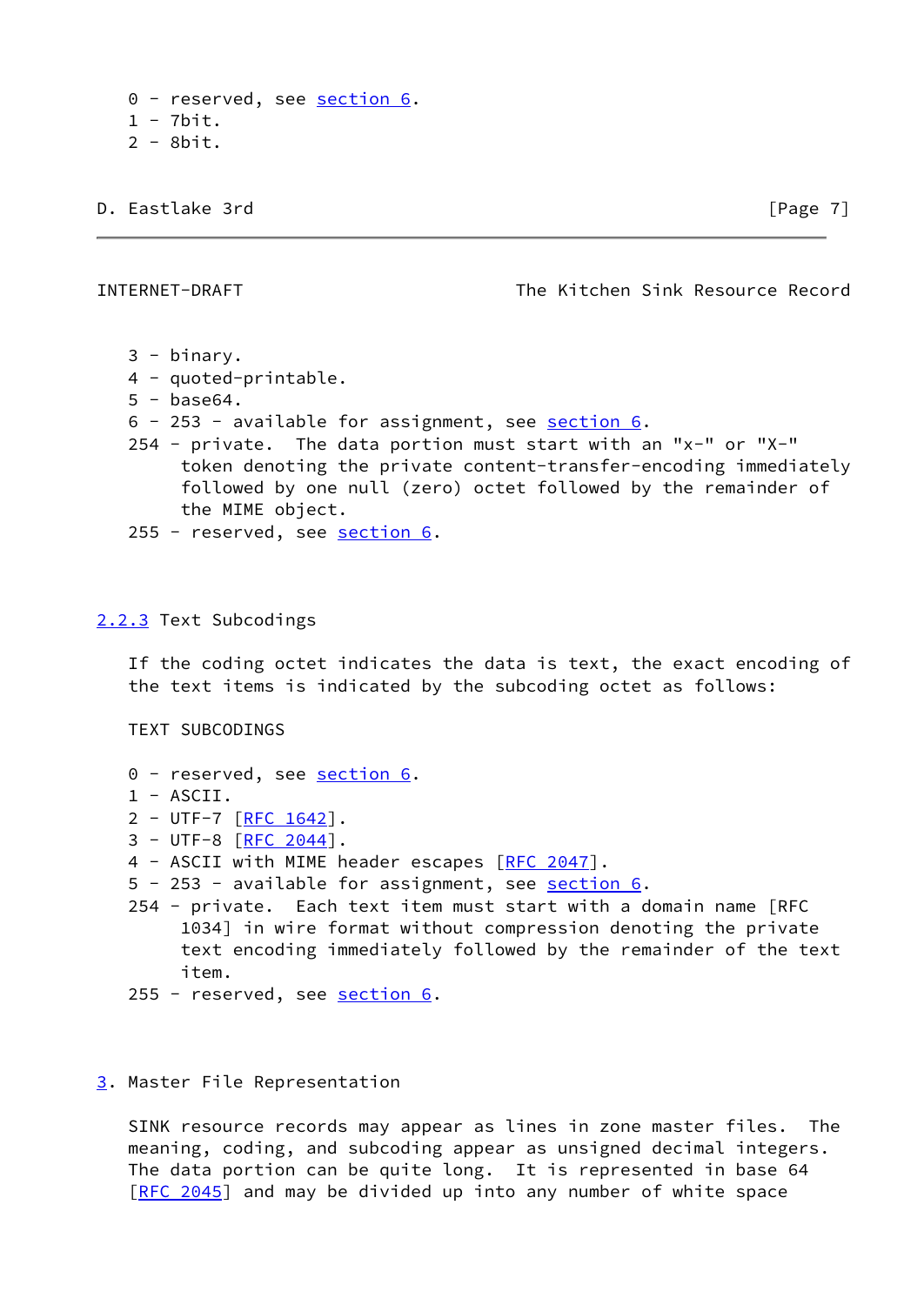separated substrings, down to single base 64 digits, which are concatenated to obtain the full data. These substrings can span lines using the standard parenthesis notation. (This type of base64 master file data is also required to support the DNS KEY and SIG security RRs [\[RFC 2535](https://datatracker.ietf.org/doc/pdf/rfc2535)].)

## D. Eastlake 3rd **D. Eastlake 3rd Communication Communication C**  $[Page 8]$

<span id="page-9-1"></span>INTERNET-DRAFT The Kitchen Sink Resource Record

## <span id="page-9-0"></span>[4](#page-9-0). Performance Considerations

 Currently DNS is optimized for small data transfers, generally not exceeding 512 octets including overhead. Larger transfers are less efficient but do work correctly and efforts are underway to make them more efficient.

 It is easy to create very large RRs or RR sets using SINK. DNS administrators should think about this and may wish to discourage large RRs or RR sets. Consideration should also be given to putting zones from which large RRs or RR sets will be commonly retrieved on separate hosts which can be tuned for the load this will represent.

## <span id="page-9-2"></span>[5](#page-9-2). Security Considerations

 Since the SINK resource record can be used to store arbitrary data in the DNS, this data could have security consequences, particularly if it is control, executable, macro, or interpretable information or very large and might cause buffer overflow. Due care should be taken.

 [RFC 2535] covers data original authentication of the data in the domain name system including SINK RRs.

# <span id="page-9-3"></span>[6](#page-9-3). IANA Considerations

Assignment of specific meaning to the values listed herein as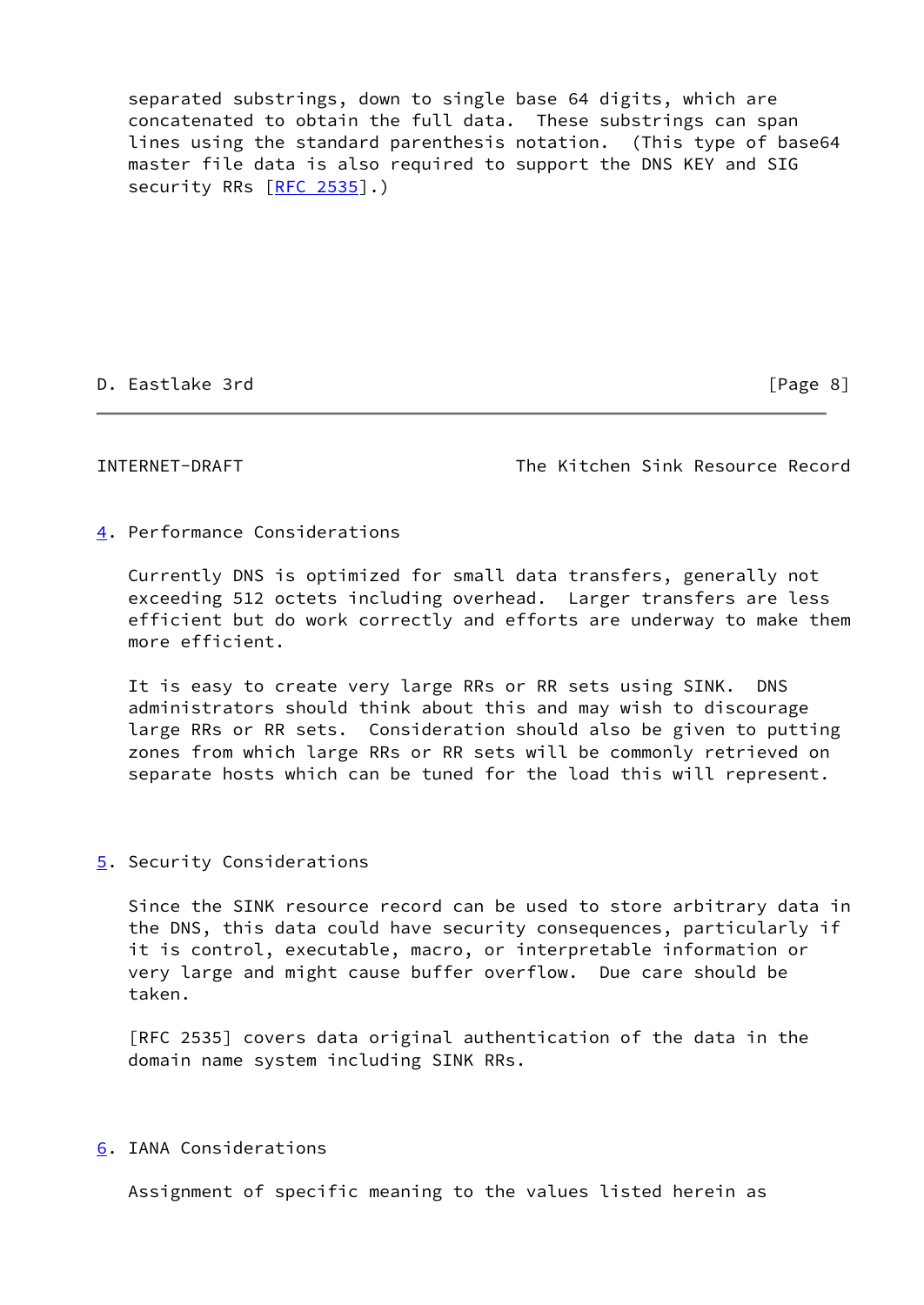"reserved" requires an IETF standards action.

 All other assignments of available meaning, coding, or subcoding octet values are by IETF consensus.

 The many provisions for private indicita specified by separately allocated OIDs, domain names, or URIs should cover most requirements for private or proprietary values.

## <span id="page-10-0"></span>[7](#page-10-0). Full Copyright Statement

Copyright (C) The Internet Society (1999). All Rights Reserved.

 This document and translations of it may be copied and furnished to others, and derivative works that comment on or otherwise explain it or assist in its implementation may be prepared, copied, published and distributed, in whole or in part, without restriction of any

## D. Eastlake 3rd **D. Eastlake 3rd Community Community Community Community Community Community Community Community Community Community Community Community Community Community Community Communi**

INTERNET-DRAFT The Kitchen Sink Resource Record

 kind, provided that the above copyright notice and this paragraph are included on all such copies and derivative works. However, this document itself may not be modified in any way, such as by removing the copyright notice or references to the Internet Society or other Internet organizations, except as needed for the purpose of developing Internet standards in which case the procedures for copyrights defined in the Internet Standards process must be followed, or as required to translate it into languages other than English.

 The limited permissions granted above are perpetual and will not be revoked by the Internet Society or its successors or assigns.

 This document and the information contained herein is provided on an "AS IS" basis and THE INTERNET SOCIETY AND THE INTERNET ENGINEERING TASK FORCE DISCLAIMS ALL WARRANTIES, EXPRESS OR IMPLIED, INCLUDING BUT NOT LIMITED TO ANY WARRANTY THAT THE USE OF THE INFORMATION HEREIN WILL NOT INFRINGE ANY RIGHTS OR ANY IMPLIED WARRANTIES OF MERCHANTABILITY OR FITNESS FOR A PARTICULAR PURPOSE.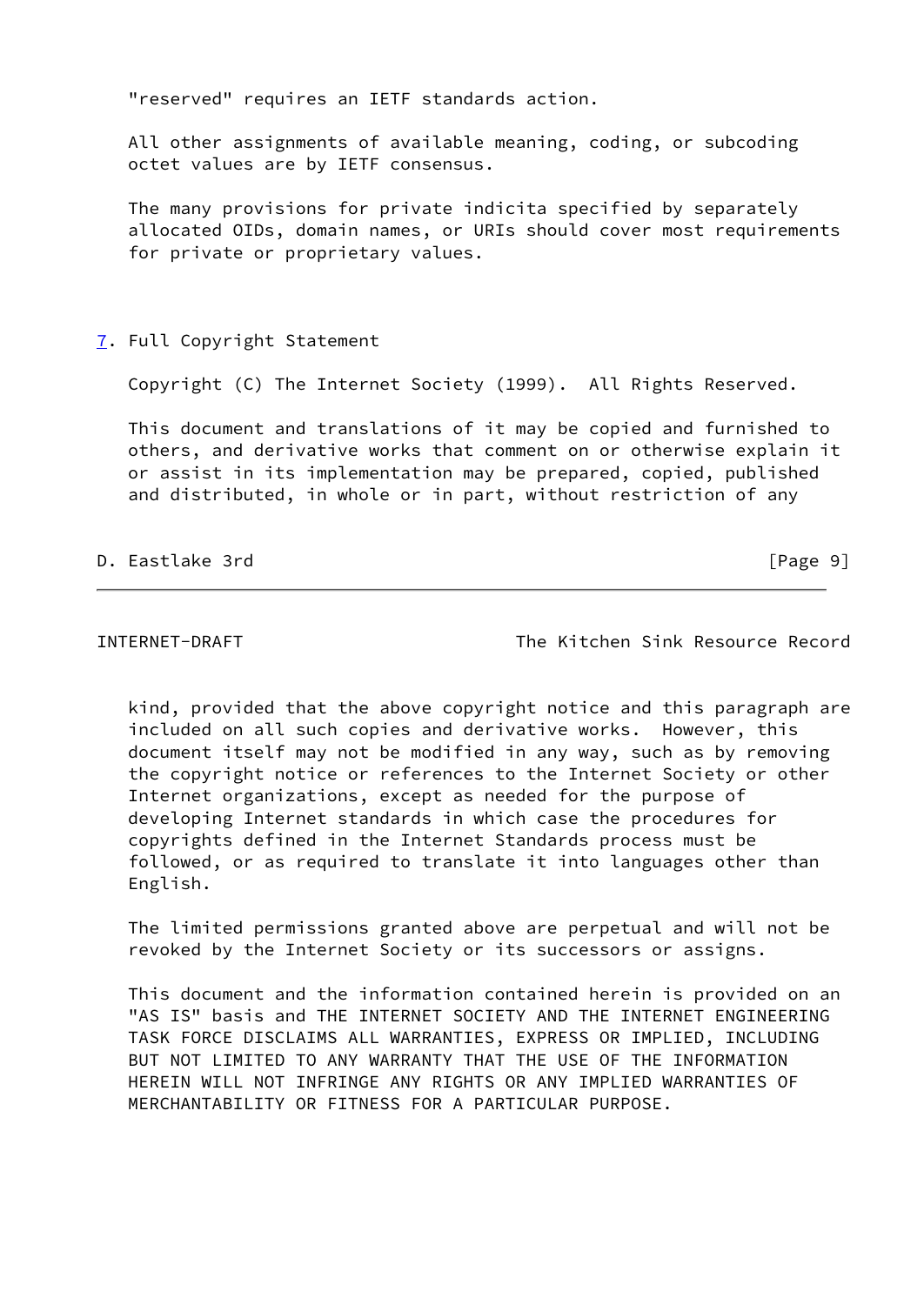## D. Eastlake 3rd [Page 10]

<span id="page-11-0"></span>INTERNET-DRAFT The Kitchen Sink Resource Record References [RFC 1034] - P. Mockapetris, "Domain names - concepts and facilities", 11/01/1987. [RFC 1035] - P. Mockapetris, "Domain names - implementation and specification", 11/01/1987. [RFC 1642] - D. Goldsmith, M. Davis, "UTF-7 - A Mail-Safe Transformation Format of Unicode", 07/13/1994. [RFC 2044] - F. Yergeau, "UTF-8, a transformation format of Unicode and ISO 10646", 10/30/1996. [RFC 2045] - N. Freed, N. Borenstein, "Multipurpose Internet Mail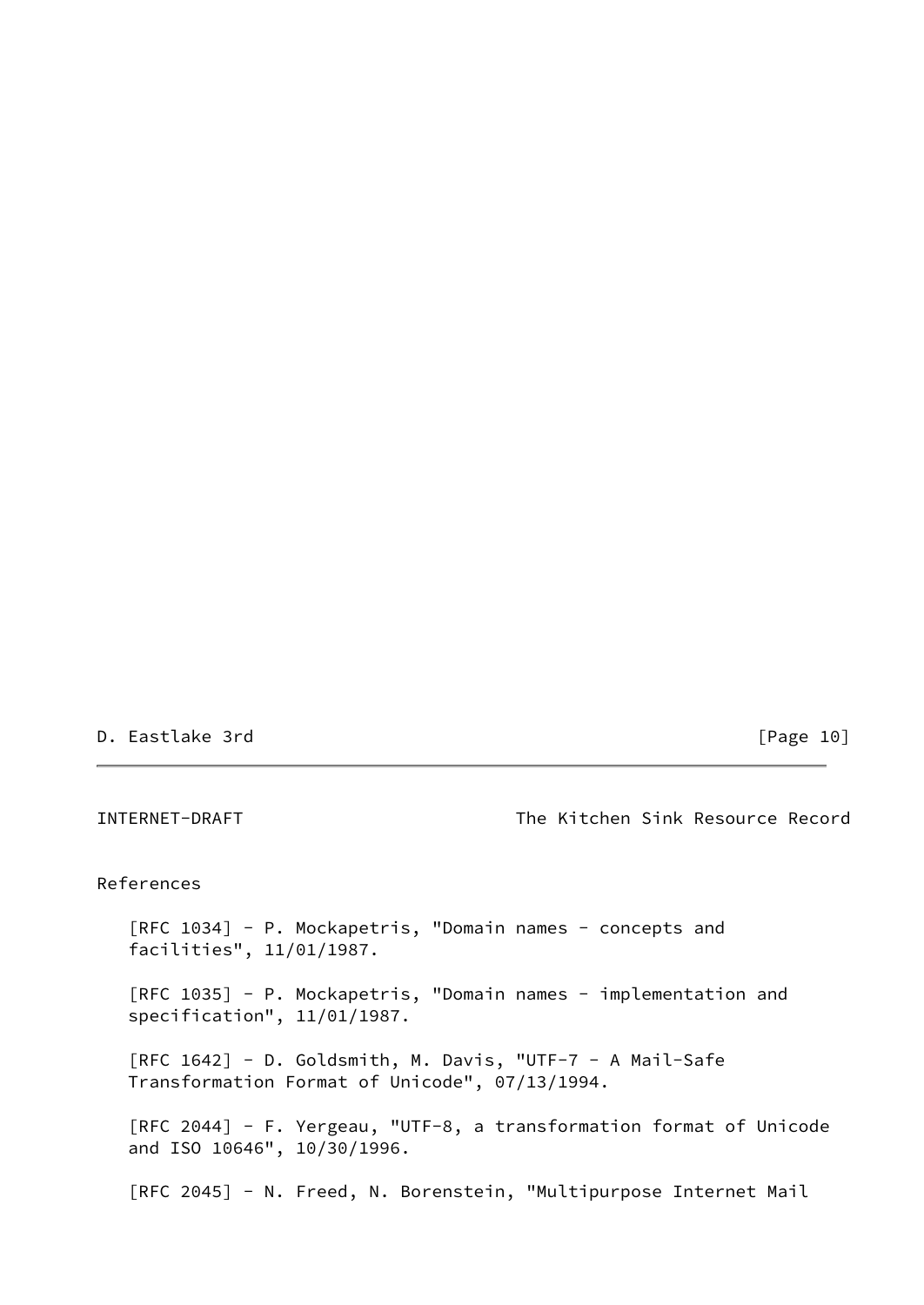Extensions (MIME) Part One: Format of Internet Message Bodies", 12/02/1996.

 [RFC 2046] - N. Freed, N. Borenstein, "Multipurpose Internet Mail Extensions (MIME) Part Two: Media Types", 12/02/1996.

[RFC 2047] - K. Moore, "MIME (Multipurpose Internet Mail Extensions) Part Three: Message Header Extensions for Non-ASCII Text", 12/02/1996.

 [RFC 2396] - T. Berners-Lee, R. Fielding, L. Masinter, "Uniform Resource Identifiers (URI): Generic Syntax", August 1998.

 [RFC 2535] - D. Eastlake, "Domain Name System Security Extensions", March 1999.

<span id="page-12-2"></span> [X.680] - ITU-T Recommendation X.680 (1997) | ISO/IEC 8824-1:1998, Information Technology - Abstract Syntax Notation One (ASN.1): Specification of Basic Notation

 [X.681] - ITU-T Recommendation X.681 (1997) | ISO/IEC 8824-2:1998, Information Technology - Abstract Syntax Notation One (ASN.1): Information Object Specification

 [X.682] - ITU-T Recommendation X.682 (1997) | ISO/IEC 8824-3:1998, Information Technology - Abstract Syntax Notation One (ASN.1): Constraint Specification

 [X.683] - ITU-T Recommendation X.683 (1997) | ISO/IEC 8824-4:1998, Information Technology - Abstract Syntax Notation One (ASN.1): Parameterization of ASN.1 Specifications

<span id="page-12-1"></span> [X.690] - ITU-T Recommendation X.690 (1997) | ISO/IEC 8825-1:1998, Information Technology - ASN.1 Encoding Rules: Specification of Basic Encoding Rules (BER), Canonical Encoding Rules (CER) and

# D. Eastlake 3rd [Page 11]

<span id="page-12-0"></span>INTERNET-DRAFT The Kitchen Sink Resource Record

Distinguished Encoding Rules (DER)

<span id="page-12-3"></span> [X.691] - ITU-T Recommendation X.691 (1997) | ISO/IEC 8825-2:1998, Information Technology - ASN.1 Encoding Rules: Specification of Packed Encoding Rules (PER)